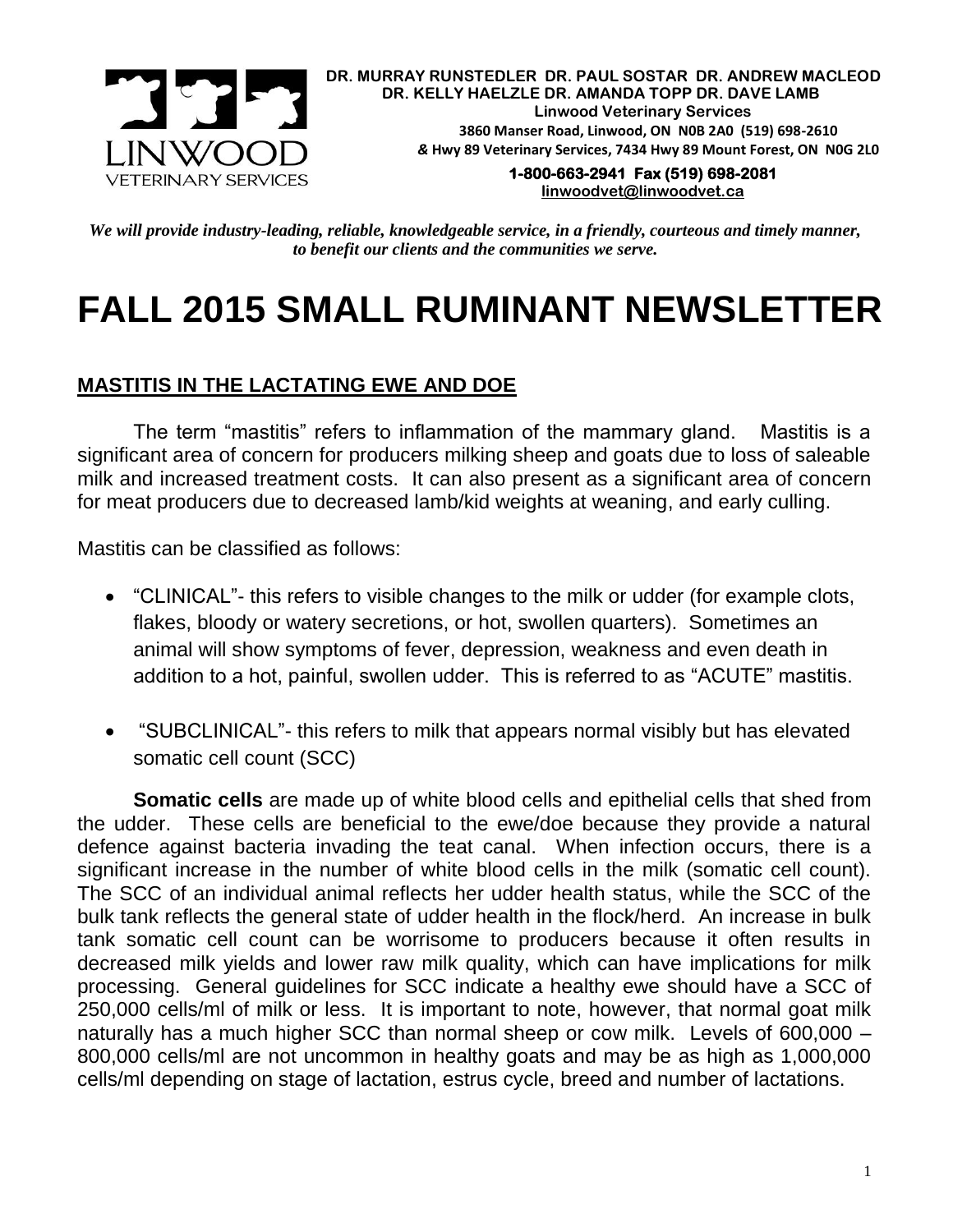# **COMMON CAUSES OF MASTITIS**

- 1) **Staphylococcus aureus** this is an important cause of mastitis in both sheep and goats. It may cause up to 35% of clinical cases in sheep. Infection can cause a variety of symptoms ranging from subclinical infections to very acute clinical infections. This organism can sometimes cause gangrenous mastitis (watery, dark red secretions, gas bubbles, often death).
- 2) **Pasteurella hemolytica** The source of infection is typically from the nose and throats of nursing lambs/kids
- 3) Various **yeasts** and **molds**
- 4) **Coliforms** these are causes of environmental mastitis, the most common being *E.coli, Pseudomonas* and *Klebsiella*.
- 5) **Coagulase-negative staphylococci (CNS)** this is the most common cause of sub-clinical mastitis in both ewes and does

# **OTHER CAUSES OF MASTITIS**

**Maedi Visna**- this virus, also known as Ovine Progressive Pneumonia, causes chronic, progressive pneumonia and weight loss as well as changes to the mammary glands of sheep. At lambing, producers may notice the udder is hard and appears to be full of milk, however, it is difficult to express much milk from the glands. This condition has often been referred to as "Hard Bag." Higher levels of the virus can be found in colostrum than in milk, which suggests colostrum consumption by newborn lambs is an important mode of disease transmission. Maedi visna has a harmful effect on ewe productivity through lower milk production (and lower weaning weights of lambs), higher numbers of respiratory infections, more infertility and more culling/death due to thin ewes. There is no cure or treatment for this disease. It is possible, however, to blood test your flock to determine if Maedi visna is present and the degree of infection.

**Caprine Arthritis and Encephalitis (CAE)-** this disease affecting goats is caused by a virus closely related to Maedi Visna. As in lambs, kids are typically infected through consumption of colostrum from infected does. The most common symptom is infection/arthritis of the joints, classically the carpal joints (knees). Affected goats lose condition and experience varying degrees of lameness. Infected kids may show neurological symptoms including weakness, head tilt, incoordination and difficulty placing the hindlimbs. CAE can also cause a **"hard udder"** syndrome where affected does have a firm, swollen udder with little milk present at the time of kidding. The gland may soften with time and produce some milk, however, production remains low for many goats with this condition. As with Maedi Visna, there is no treatment for this disease but blood tests can be performed to determine affected animals.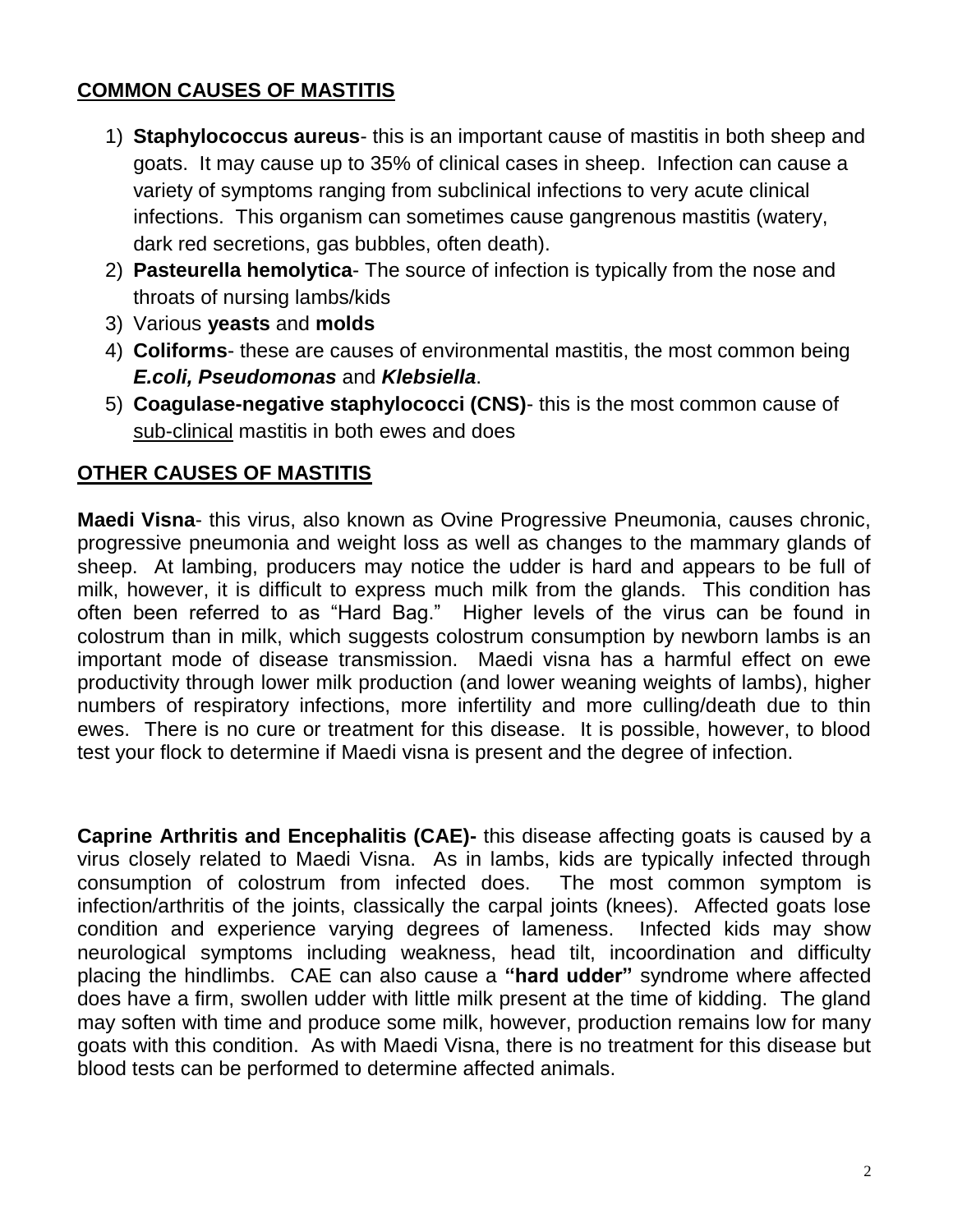# **CALIFORNIA MASTITIS TEST (CMT)- What is it?**

The CMT is a sheep/goat-side test that is a reasonably accurate indicator of somatic cell count and helps with detection of sub-clinical mastitis. The CMT reagent reacts with DNA present in epithelial and inflammatory cells. The more DNA present, the more the milk will form a "gel" on the paddle. Talk to your veterinarian if you would like further information on how to use this test as a SCC monitoring tool in your herd or flock.



#### **TIPS ON PREVENTING MASTITIS IN LACTATING EWES/DOES**

- Keep the barn, milking area and pens well drained and ventilated
- Teat and udder preparation should include washing and sterilizing teats (with appropriate teat dip or warm water disinfectant solution). This will also help to stimulate milk letdown. Remember to attach milking units quickly following udder preparation to prevent the loss of the effect of udder stimulation on milk let-down.
- Allow at least 30 seconds contact time before teats are dried with an individual use paper towel or cloth.
- Wear nitrile gloves to keep the milker's hands clean and dry. This is very important as gloves prevent bacteria from colonizing on skin and are much easier to keep clean.
- Strip 2-3 squirts from each teat into a strip cup to check for abnormal milk.
- Perform regular CMTs to help identify animals contributing to high SCC
- Dip teats with an appropriate post-dip following removal of the milker unit. This is the most effective method to reduce the incidence of new intramammary infections.
- Cull chronically infected ewes/goats or milk them last to reduce the risk of infecting healthy animals.
- Keep milking equipment clean and well maintained to provide stable teat end vacuum. Check teat cup liners regularly for wear and replace as necessary.